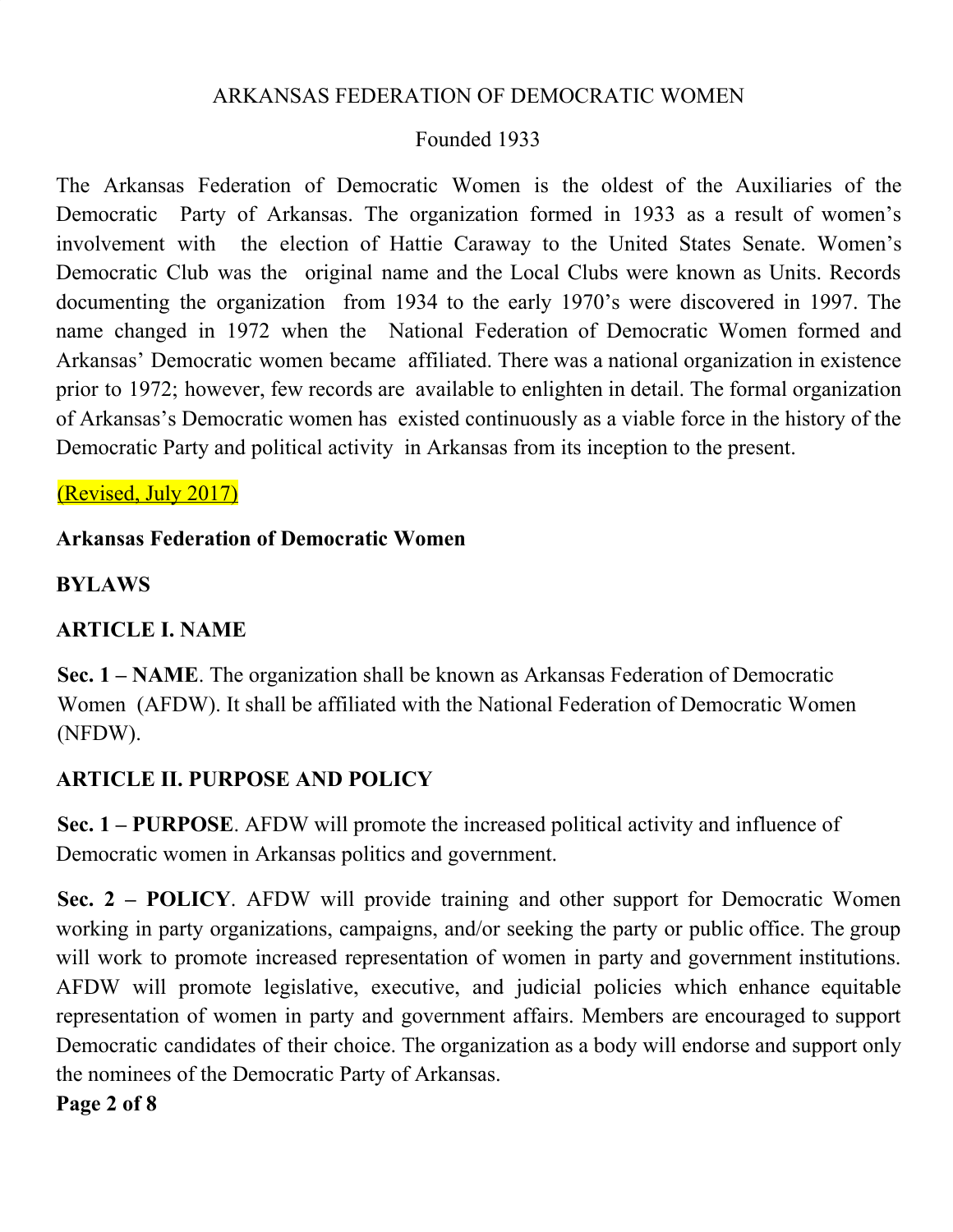### **ARTICLE III. MEMBERSHIP AND DUES**

**Sec. 1 – ELIGIBILITY.** Any woman who supports the objectives and purpose of AFDW and the Democratic Party and declares her allegiance to the Democratic Party shall be eligible for membership in the organization. Any person who affiliates with a Party other than the Democratic Party, publicly endorses or advocates for voters to support the nominee of another Party for any office shall be ineligible for AFDW membership.

Applicants for membership who have engaged in disruptive behavior may be denied membership. Members who engage in disruptive behavior may be removed from meetings and have their membership rescinded.

**Sec. 2 – MEMBERSHIP**. A member shall be a registered voter and one who belongs to a Local Club, where one exists. Each person's membership may be credited to only one club/chapter for computing delegates to the State Convention.

**Sec. 3 – HONORARY MEMBERSHIP.** a.) Any person not eligible for full membership may be designated an honorary non-voting member of any Local Chapter upon recommendation of that body. b.) The Democratic President of the United States of America and his spouse, Democratic National Committee members from Arkansas,

Chairman and Vice-Chairs of the Democratic State Committee, Democratic United States Senators and spouses, Democratic United States Representatives and spouses, and the Democratic Governor and spouse shall be honorary members of AFDW.

**Sec. 4 – LIFE MEMBERSHIP.** Life membership may be conferred upon an individual who has made significant contributions to AFDW by a majority vote of the Executive Board. Life membership shall carry all duties and privileges of full membership.

**Sec. 5 – ASSOCIATE MEMBERSHIP**. Any person who is not eligible for full membership, meets the aforementioned eligibility requirements, and supports AFDW and the Democratic Party. Associate members shall be entitled to all privileges of full membership except those of making motions, voting and holding office.

**Sec. 6 – DUAL MEMBERSHIP.** A member may hold a primary membership and an Associate Membership in a second club. The dual member shall only have regular member privileges in the primary club. Dues to AFDW shall be paid by the primary club. The ADFW Treasurer shall **Page 3 of 8**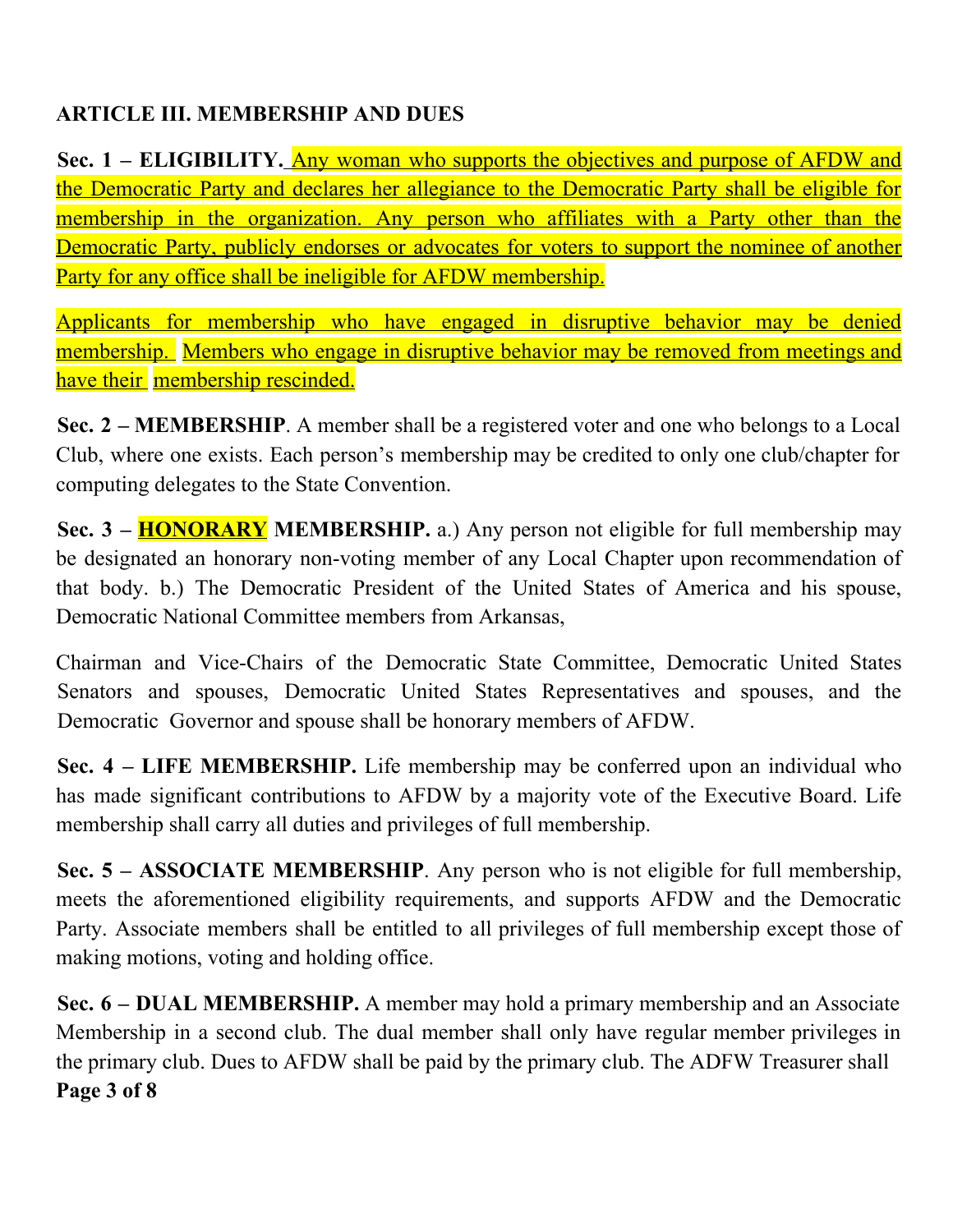notify the second club and return any dues paid for the Associate Member less \$1.00. A dual member cannot be counted as a regular member of the second club.

**Sec. 7 – STATE DUES/Date of Payment of State Dues State** dues shall be \$6.00 per member annually. Before a member may vote at an annual meeting of AFDW, their dues must be current. State Dues are due and payable on January  $1<sup>st</sup>$  of each year. In order to be a qualified delegate to the State Convention, dues must be paid to the State Federation fourteen days prior to the Convention.

**Sec. 8 – LOCAL CLUB DUES**. Shall be established by each club.

Sec**. 9 – FISCAL YEAR.** The fiscal year shall be from January 1 through December 31.

## **ARTICLE IV. AFFILIATION OF LOCAL CLUBS**

Local Clubs shall be affiliated with AFDW by approval of the Executive Board.

**Sec. 1 – APPROVAL**. A Local Club's purpose and bylaws must be consistent with those in AFDW in basic rules.

**Sec. 2 – DUES**. A Local Club shall collect dues in accordance with Article III. Dues should be sent to the State Treasurer as soon as collected along with members' names, addresses (residence and e-mail) and phone numbers.

# **ARTICLE V.**

**Sec. 1 – OFFICERS.** The officers shall be: President, First, Second and Third Vice-Presidents. Recording Secretary, Corresponding Secretary, Treasurer, Historian, Parliamentarian, State Chaplin, and Counselor.

**Sec. 2 – DUTIES**. It shall be the duties of the President to preside at all regular and called meetings; perform all duties incident to the office; serve as ex-officio on all committees; set meeting dates and prepare the agenda; and appoint Standing and special Committees. It shall be the duty of the First, Second and Third Vice-Presidents, in order named, to perform all duties of the President in the President's absence. In addition, acting under the direction of the President, it shall be the duty of (1) the First Vice-President to supervise the District Chairman and serve as Chair of Awards Committee, (2) the Second Vice-President to coordinate Standing Committee activities, and (3) the Third Vice-President to oversee educational programs and support. **Page 4 of 8**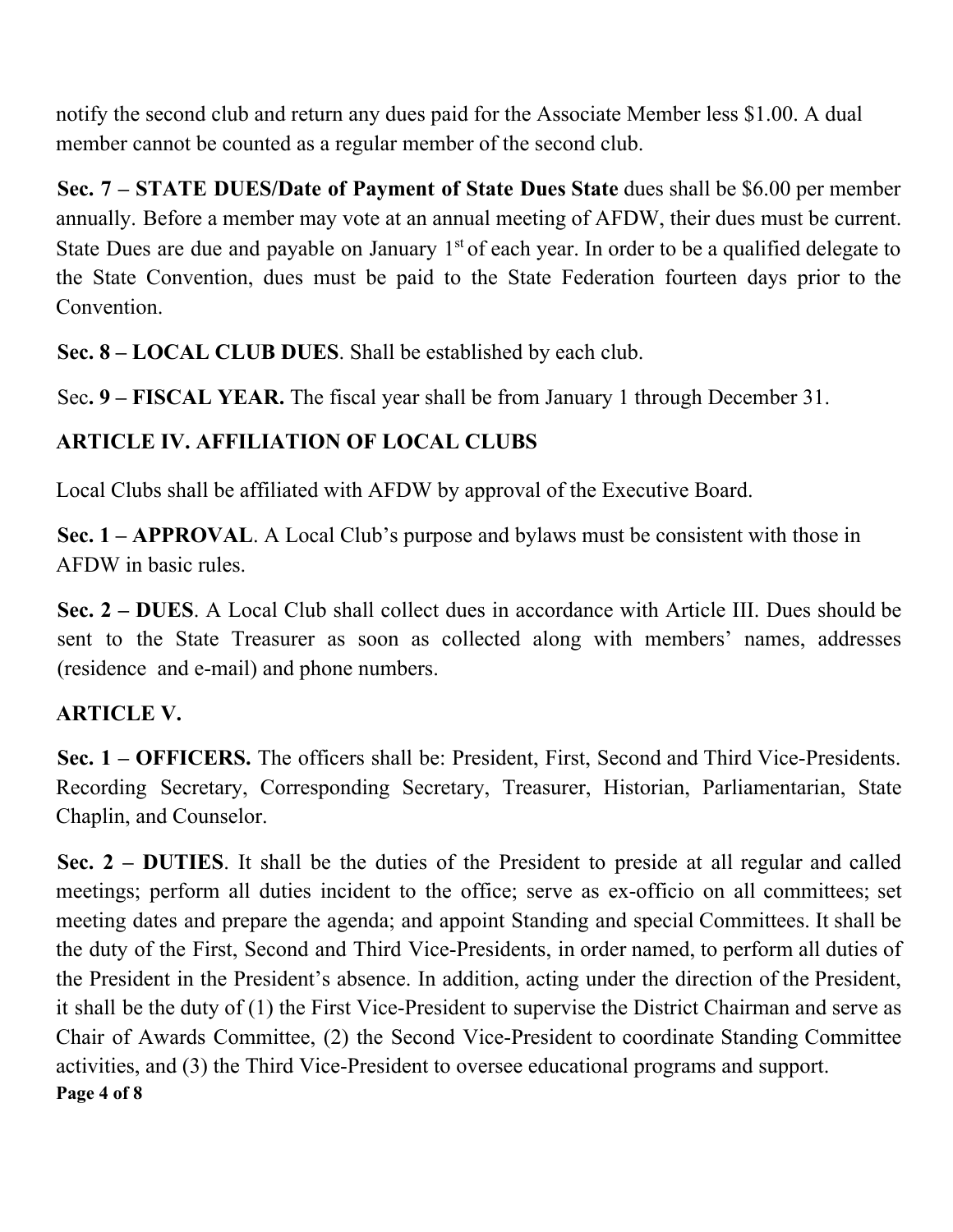It shall be the duties of the Recording Secretary to record or be responsible for the minutes of the Board Meetings and Annual Meeting; distribute the minutes to the Board; and to report attendance of the Board Members at Board Meetings in the minutes.

It shall be the duty of the Corresponding Secretary to conduct all correspondence.

It shall be the duty of the Treasurer to act as custodian of funds in bank accounts and sign checks upon written authority of the President; to keep an accurate record of all members, report the financial condition at each Board meeting; and to serve as ex-officio

member of Budget and Credentials Committee. Her books must be audited annually by a committee appointed by the President.

It shall be the duty of the historian to maintain a record of publicity and maintain the organization's historical documents.

It shall be the duty of the Parliamentarian to assist the presiding officer in parliamentary questions.

It shall be the duty of the Chaplin to conduct devotionals at meetings. Special provision may be made for someone other than the Chaplin to serve in the capacity in her absence on occasion.

It shall be the duty of the Counselor to serve as Chairman of the Nominating Committee. The Counselor shall be the immediate Past President.

**Sec. 3 – COMPENSATION**. The officers, State Director, District and Committee Chairman shall receive such compensation as agreed upon by the Executive Board.

**Sec. 4 – TERMS**. Officers and State Committee Representatives shall serve for a two-year term. Terms of office for officers begin the date after the election. Officers shall be installed at the State Convention at which they are elected. Terms of office for State Committee Representatives begin at the State Party Convention when newly elected members are seated. Officers and State Committee Representatives may not serve more than one term in office. This rule may be suspended by a two-thirds majority vote of those present at the Executive Board meeting preceding the State Convention.

**Page of 5 of 8**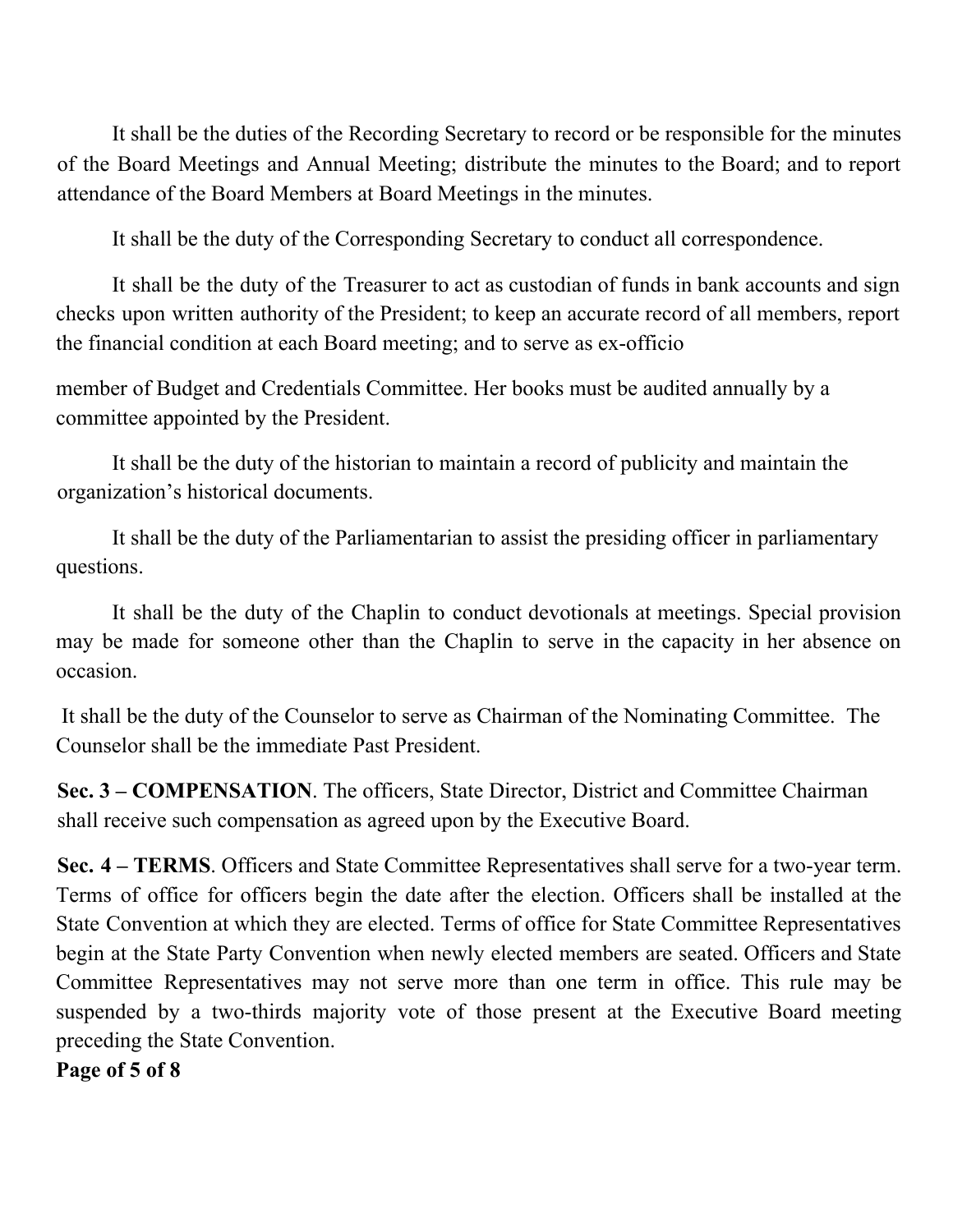**Sec. 5 – CHANGE OF OFFICERS**. When leaving office, all officers shall turn over AFDW records to the state office immediately.

### **ARTICLE VI – NOMINATIONS/ELECTIONS**

**Sec.1 –**The Nominating Committee shall be composed of the District Chairman and the Counselor. In the event of a vacancy on the Nominating Committee, the President shall appoint a member to fill that vacancy.

**Sec. 2 –** Call for Nominations: AFDW shall publish to the members a call for nominations and contact information of Chair of the nominating committee at least 60 days prior to the state convention.

**Sec. 3 –** Recommendations for nominations shall be made in writing or by electronic format to the Chair of the Nominating Committee to be received at least 30 days prior to the State Convention, provided the nominee has given her consent. In the event additional nominees are required to complete the proposed slate, the Nominating Committee should exercise its judgment to complete the slate.

**Sec. 4 –** The Nominating Committee shall report it's nominations at the Executive Board meeting immediately preceding the State Convention.

**Sec. 5 –** Nominations may be made from the floor at the State Convention provided nominees have given consent.

### **ARTICLE VII. EXECUTIVE BOARD**

**Sec. 1 – MEMBERSHIP.** The Executive Board shall consist of the officers, State Director, District and Standing Committee Chairmen, President or elected representative of each Local Club, and AFDW representatives to the State Committee of the Democratic Party of Arkansas.

**Sec. 2 – DUTIES.** The Executive Board shall have the general power to manage the affairs of the AFDW and to determine its program.

**Sec. 3 – MEETINGS.** The Executive Board shall meet in the fall and spring of each year and immediately preceding the State Convention. Special Meetings of the Board may be called by the President as needed with written notice; or by any member of the Board, upon a vote of a simple majority of the members of the Board.

### **Page 6 of 8**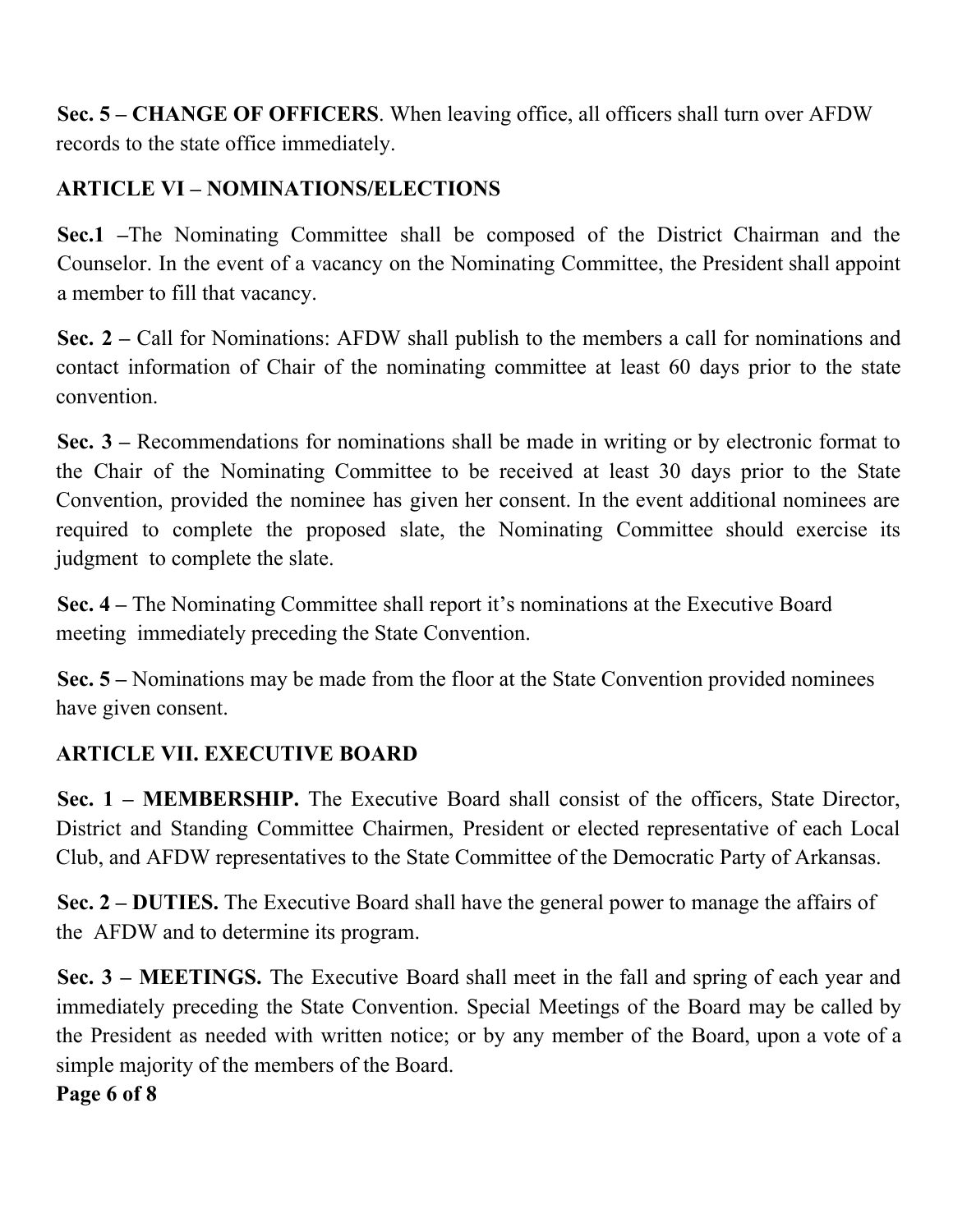**Sec. 4 – QUORUM.** A quorum shall consist of a majority of the members of the Board.

**Sec. 5 – REMOVAL.** Officers of AFDW and appointed Board Members are automatically removed from the Board if absent from three consecutive Board Meetings. State Committee Representatives are removed if two consecutive State Committee meetings are missed.

**Sec. 6 – VACANCIES.** Vacancies of elected officers and State Committee Representatives are filled by the Board at the next meeting. Vacancies of appointed members are filled by the President.

### **ARTICLE VIII COMMITTEES**

**Sec. 1 – STANDING COMMITTEES.** There shall be the following Standing Committees: Rules, Resolutions, and Revisions; Credentials; Program; Public Relations; Ways and Means; Grievance and Telecommunications.

**Sec. 2 – CHAIRS.** The Committees and Chairs shall be appointed by the President. The Chairs shall submit a written plan of action for the term in which they are appointed. Written reports shall be submitted to the Executive Board at the last Executive Board meeting of every year and upon special request of the President.

**Sec. 3- COMMITTEE FUNCTIONS.** The functions of the Standing Committees shall be to plan and to recommend to the Executive Board policies and programs within their area of responsibility. Committees shall perform other duties assigned by the Executive Board. The specific functions shall be:

- a.) The Rules, Resolutions and Revisions Committee shall review the Bylaws annually and make recommendations to the Executive Board when necessary.
- b.) The Credentials Committee shall certify delegates to the Annual Convention.
- c.) The Program Committee shall work with the State Convention to plan the State Convention of AFDW and provide, at the request of the President, any program incident to the functioning of AFDW.
- d.) The Public Relations Committee shall be responsible for the public image and visibility of AFDW. Along with the President, the Chair shall contact the media regarding appropriate AFDW activities and accomplishments to be publicized.
- e.) The Ways and Means Committee shall be responsible for the planning and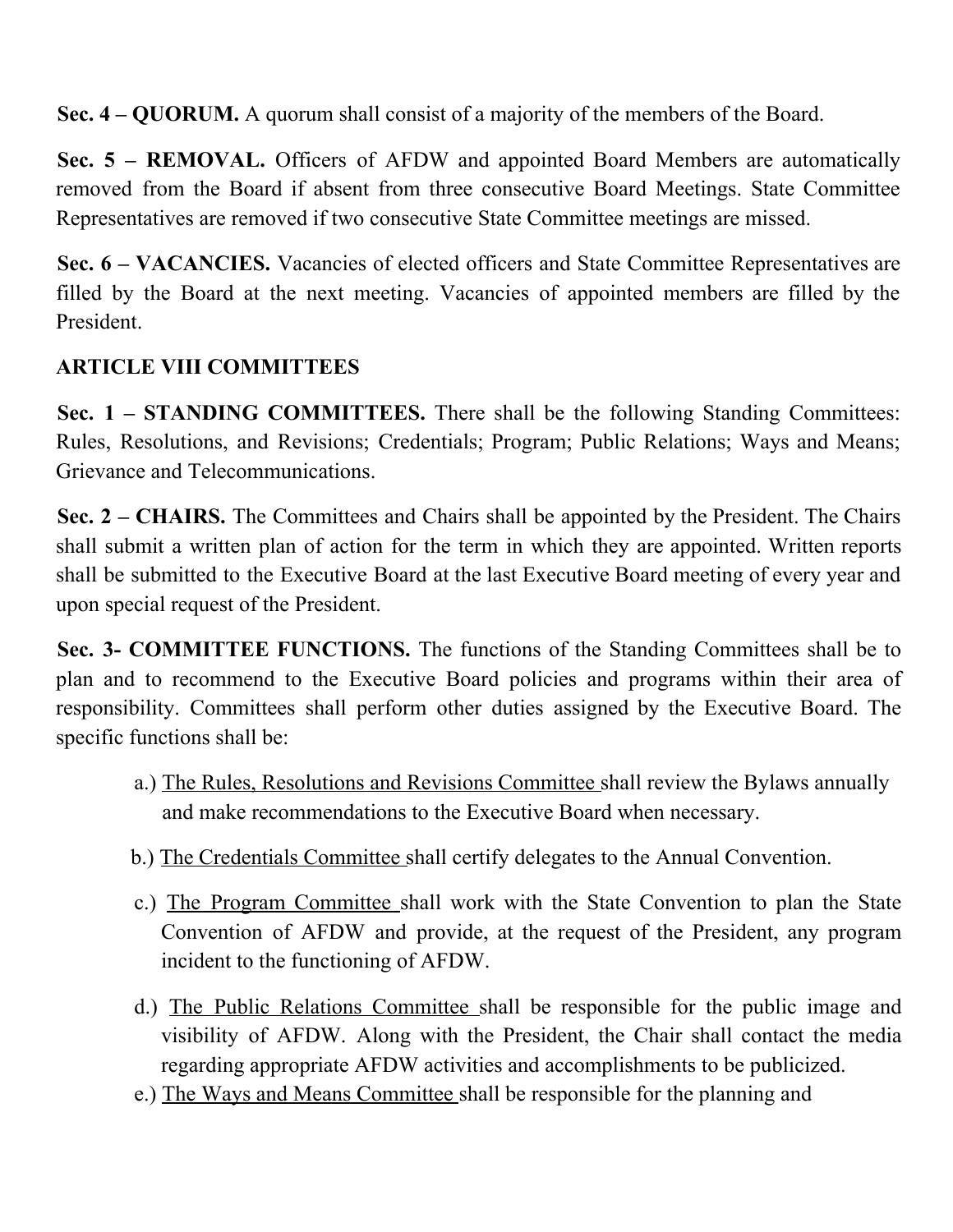implementing fund raising events.

- f.) The Grievance Committee shall consist of the Parliamentarian, Counselor and the President. This committee shall be responsible for hearing and investigating Complaints and grievances of members.
- g.) The Telecommunications Committee shall be responsible for linking AFDW to the Internet and communications between AFDW and other affiliated organizations as appropriate.

**Sec. 4 – STATE DIRECTOR.** It shall be the duty of the State Director to function at the direction of the President. Her primary responsibilities shall be at the formation of new local clubs, including membership, and the publication of the AFDW newsletter. Written reports to the President shall be provided following the formations of any new local club affiliated with AFDW.

**Sec. 5 – DISTRICT CHAIRMEN.** The President shall appoint District Chairmen, one from each Congressional District. These Chairmen shall work jointly with the President, Vice Presidents and the State Director in organizing and maintaining clubs in their respective districts. These chairmen shall serve as the Nominating Committee and the Awards Committee.

**Sec. 6 – STATE COMMITTEE REPRESENTATIVES.** Two members are to be elected by and from the membership as representatives to the State Democratic Committee. Two members shall be elected from each Congressional District by a caucus of members from that District. They will be held at the State Convention.

**Sec. 7 – SPECIAL COMMITTEES.** There shall be? Convention and such committees as the President or Executive Board may deem necessary.

## **ARTICLE IX MEETINGS**

**Sec. 1 – ANNUAL MEETING.** Written notice of the time and place of the annual meeting shall be mailed to the membership at least one month in advance. An annual meeting shall **Page 8 of 8**

be held within 30 days prior to the State Convention of the Democratic Party of Arkansas and designated as AFDW State Convention. Annual meeting dates may be set by the Executive Board in the years in which there is not a State Convention of the Democratic Party of Arkansas.